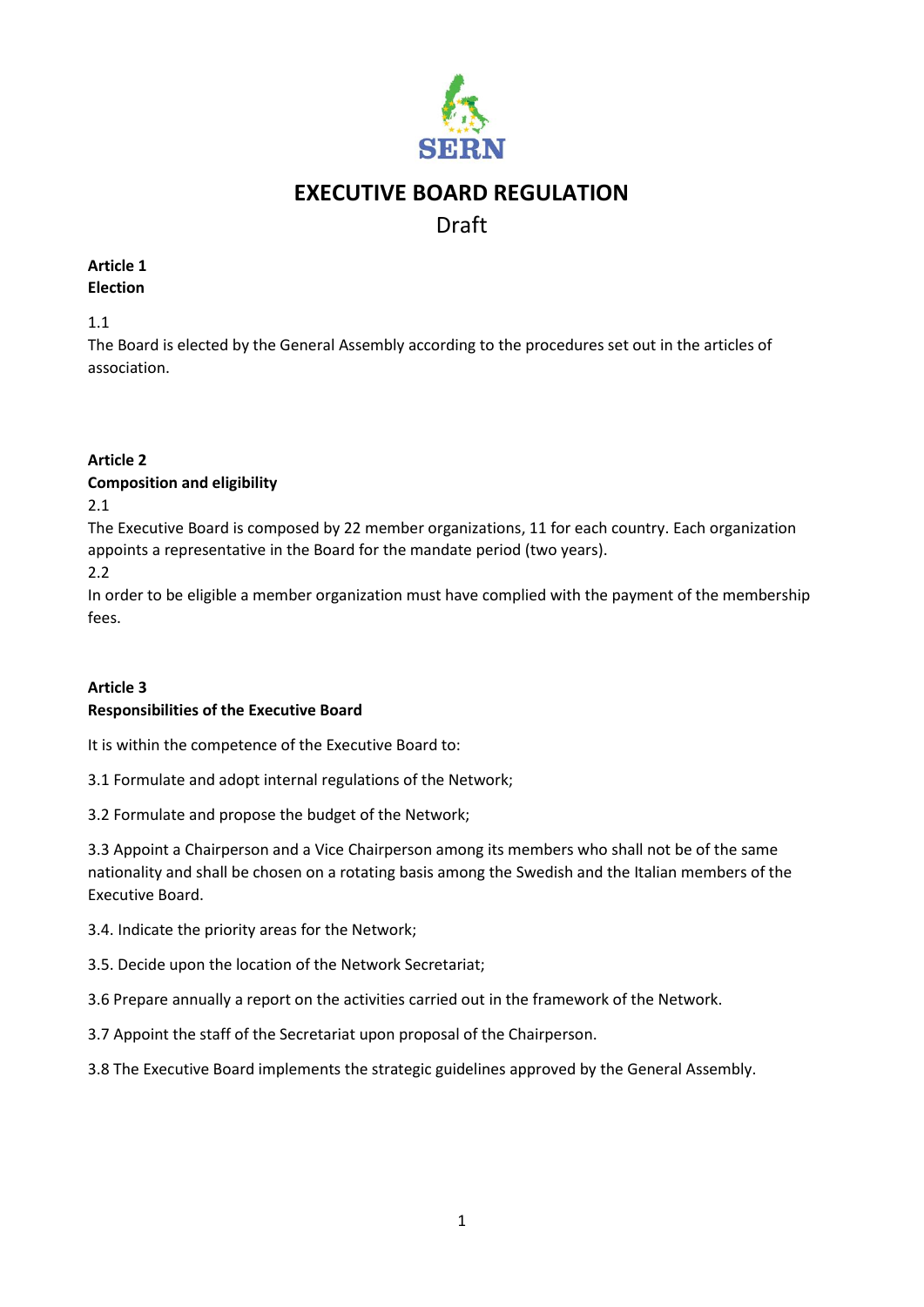

## **Article 4 The Chairperson of the Executive Board**

4.1

The Chairperson is the legal representative of the Network.

## 4.2

The Chairperson summons and chairs the Executive Board and the General Assembly.

## 4.3

The Chairperson proposes the appointment of the staff of the Secretariat to the Executive Board. The Chairperson oversees the activities of the Secretariat.

## **Article 5**

## **The Presidium**

5.1

The Presidium consists of the Chairperson and the Vice-Chairperson of the Executive Board.

5.2

The Presidium may decide about urgent matters between the sessions of the Executive Board meetings. The Presidium shall inform the Executive Board of the decisions taken at the following Executive Board meeting.

## **Article 6**

## **Executive Board meetings, (agenda, teleconferencing, attendance, minutes) and decisions.**

6.1

The Executive Board shall hold at least two meetings per year and whenever one or more of its members have requested a meeting. The meetings shall generally be held at the offices of the member organizations, but may also take place elsewhere. Additional meetings may be held by telephone or by videoconferencing provided that all participants can hear each other simultaneously.

6.2

The Chairperson shall chair the meeting. In her/his absence her/his deputy will chair. If both are absent, the participants in the meeting shall appoint one of the Executive Board members as Chairperson of the meeting.

## 6.3

The meeting shall be convened in due time by the Chairperson.

6.4

The Chairperson shall determine the agenda of each meeting. Other Executive Board members may submit to the Chairperson of the Executive Board items to be discussed in the meeting. An item to be discussed which has not been notified on time or is not supported by sufficient documentation shall not be placed on the agenda.